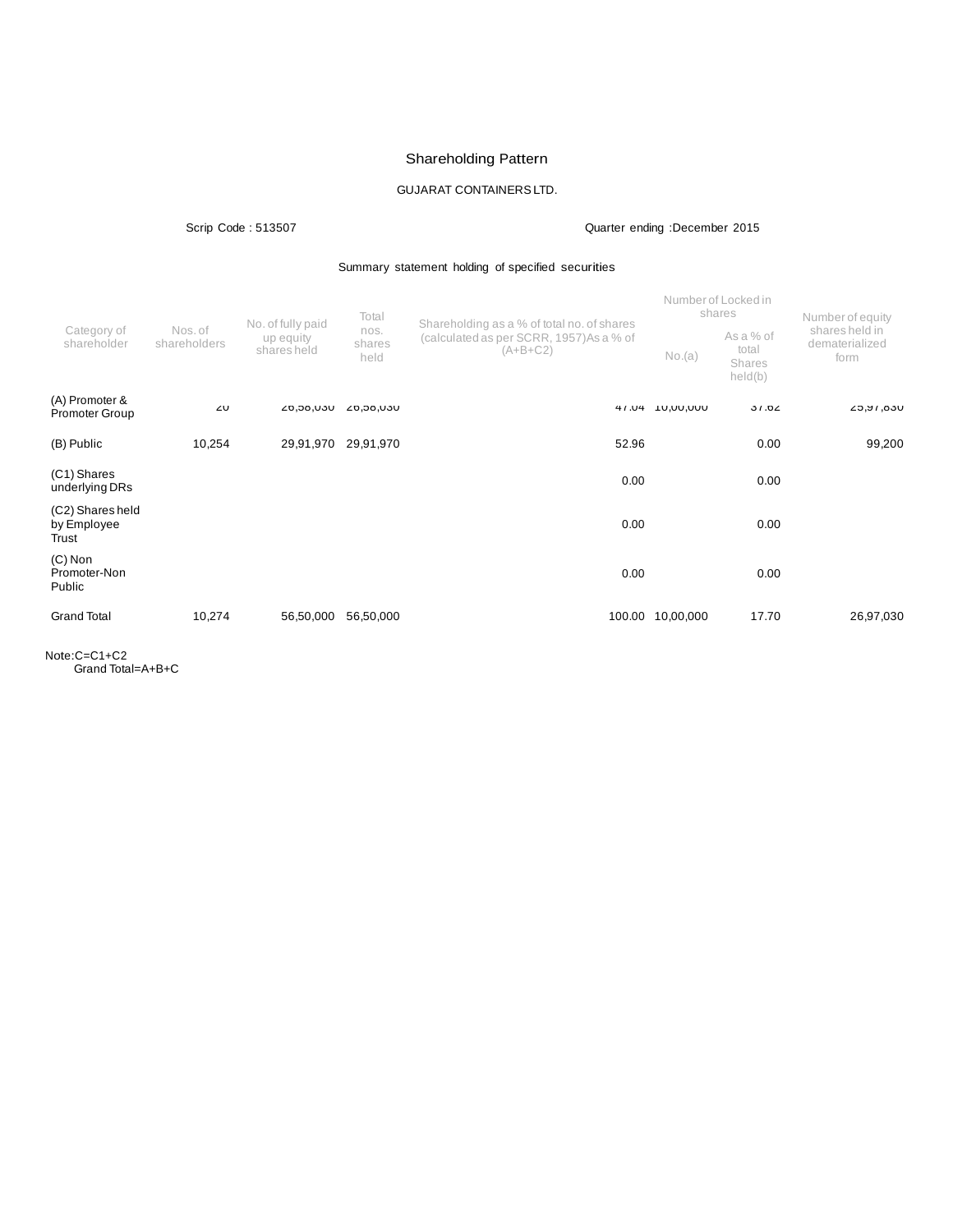# Shareholding Pattern

# GUJARAT CONTAINERSLTD.

# Scrip Code : 513507 Quarter Ending : December 2015

# Statement showing shareholding pattern of the Promoter and Promoter Group

|                                       | Nos. of<br>shareholders | No. of fully paid        | Total                  | Shareholding as a % of total no. of shares            |                 | Number of Locked in<br>shares           | Number of equity                         |
|---------------------------------------|-------------------------|--------------------------|------------------------|-------------------------------------------------------|-----------------|-----------------------------------------|------------------------------------------|
| Category of<br>shareholder            |                         | up equity<br>shares held | nos.<br>shares<br>held | (calculated as per SCRR, 1957)As a % of<br>$(A+B+C2)$ | No.(a)          | As a % of<br>total<br>Shares<br>held(b) | shares held in<br>dematerialized<br>form |
| A1) Indian                            |                         |                          |                        | 0.00                                                  |                 | 0.00                                    |                                          |
| Individuals/Hindu<br>undivided Family | 20                      | 26,58,030 26,58,030      |                        |                                                       | 47.04 10,00,000 | 37.62                                   | 25,97,830                                |
| Arvindbhai Shah                       |                         | 800                      | 800                    | 0.01                                                  |                 | 0.00                                    |                                          |
| Minaxiben Shah                        |                         | 900                      | 900                    | 0.02                                                  |                 | 0.00                                    |                                          |
| Pradip M Shah                         |                         | 5,600                    | 5,600                  | 0.10                                                  |                 | 0.00                                    |                                          |
| Pravin H Shah                         |                         | 49,900                   | 49,900                 | 0.88                                                  |                 | 0.00                                    |                                          |
| Geeta Kiran Shah                      |                         | 4,34,500                 | 4,34,500               | 7.69                                                  |                 | 0.00                                    | 4,34,500                                 |
| Neha Vivek Vora                       |                         | 5,16,500                 | 5,16,500               | 9.14                                                  | 5,00,000        | 96.81                                   | 5,16,500                                 |
| Neil Kiran Shah                       |                         | 5,28,600                 | 5,28,600               | 9.36                                                  | 5,00,000        | 94.59                                   | 5,25,700                                 |
| Kiran Shah                            |                         |                          | 11,21,230 11,21,230    | 19.84                                                 |                 | 0.00                                    | 11,21,130                                |
| Sub Total A1                          | 20                      |                          | 26,58,030 26,58,030    |                                                       | 47.04 10,00,000 | 37.62                                   | 25,97,830                                |
| A2) Foreign                           |                         |                          |                        | 0.00                                                  |                 | 0.00                                    |                                          |
| $A=A1+A2$                             | 20                      |                          | 26,58,030 26,58,030    |                                                       | 47.04 10,00,000 | 37.62                                   | 25,97,830                                |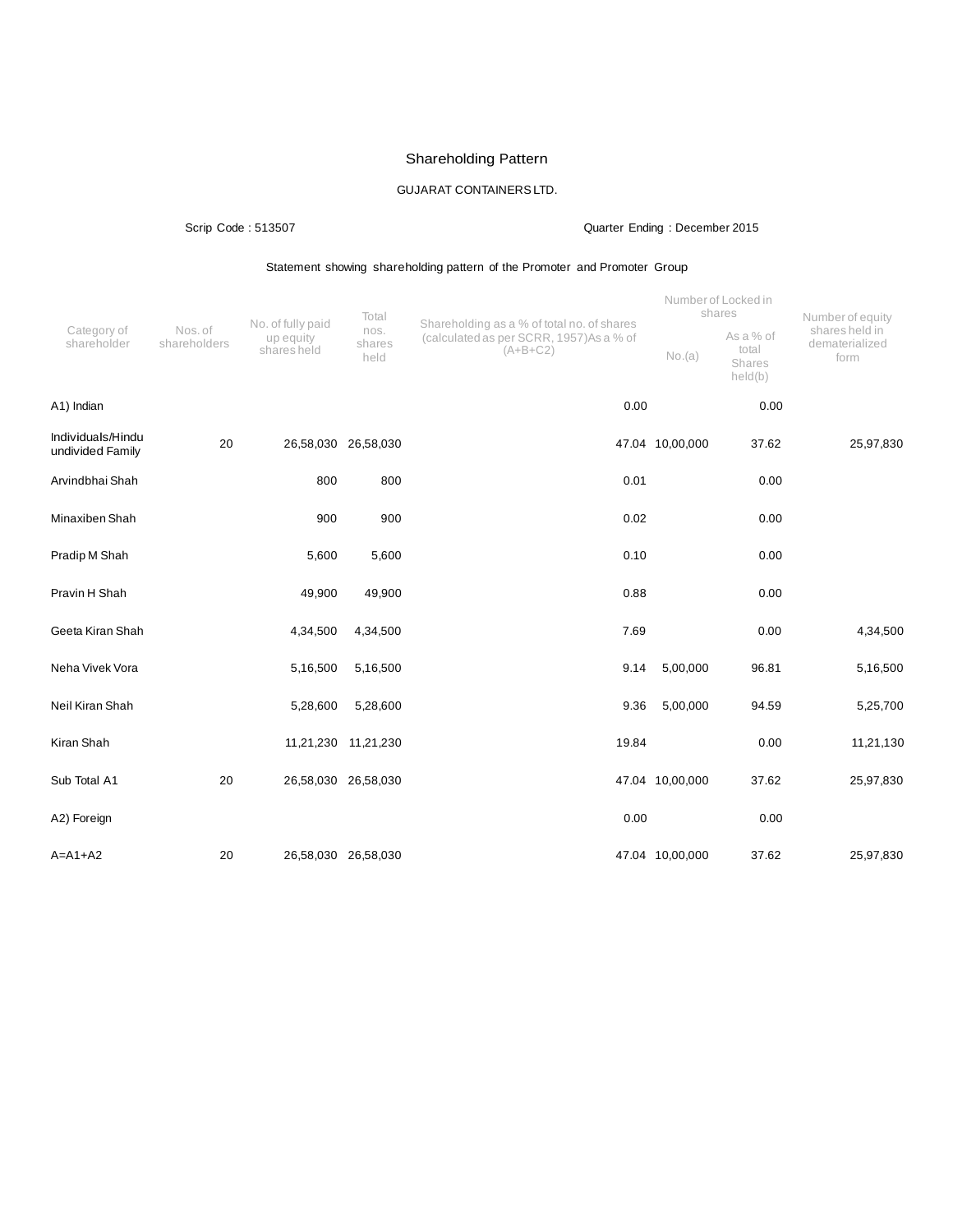### ShareholdingPattern PublicShareholder

### GUJARAT CONTAINERSLTD.

### Scrip Code : 513507 Quarter ending : December 2015

#### Statement showing shareholding pattern of the Public shareholder

| Category & Name of the<br>Shareholders                                | No. of<br>shareholder | No. of fully<br>paid up<br>equity<br>shares held | Total<br>no.<br>shares<br>held | Shareholding %<br>calculated as per<br>SCRR, 1957 As a % of<br>$(A+B+C2)$ | No of<br>Voting<br>Rights | Total as<br>a % of<br>Total<br>Voting<br>right | No.<br>(a) | Numberof<br>Locked in<br>shares<br>As a %<br>of total<br>Shares<br>held(b) | Number of equity<br>shares held in<br>dematerialized<br>TOTM(INOT<br>Applicable) |
|-----------------------------------------------------------------------|-----------------------|--------------------------------------------------|--------------------------------|---------------------------------------------------------------------------|---------------------------|------------------------------------------------|------------|----------------------------------------------------------------------------|----------------------------------------------------------------------------------|
| B1) Institutions                                                      | 0                     | $\mathbf 0$                                      |                                | 0.00                                                                      |                           | 0.00                                           |            | 0.00                                                                       |                                                                                  |
| B2) Central Government/<br>State Government(s)/<br>President of India | 0                     | $\pmb{0}$                                        |                                | 0.00                                                                      |                           | 0.00                                           |            | 0.00                                                                       |                                                                                  |
| B3) Non-Institutions                                                  | $\mathbf 0$           | $\pmb{0}$                                        |                                | 0.00                                                                      |                           | 0.00                                           |            | 0.00                                                                       |                                                                                  |
| Individual share capital<br>upto Rs. 2 Lacs                           | 10116                 |                                                  | 2254170 22,54,170              | 39.90                                                                     |                           | 0.00                                           |            | 0.00                                                                       | 51,500                                                                           |
| Individual share capital<br>in excess of Rs. 2 Lacs                   | $\overline{2}$        | 650000                                           | 6,50,000                       | 11.50                                                                     |                           | 0.00                                           |            | 0.00                                                                       |                                                                                  |
| Laxminarayan G. Malpani                                               | 0                     | 170000                                           | 1,70,000                       | 3.01                                                                      |                           | 0.00                                           |            | 0.00                                                                       |                                                                                  |
| Gajanand K. Malpani                                                   | 0                     | 480000                                           | 4,80,000                       | 8.50                                                                      |                           | 0.00                                           |            | 0.00                                                                       |                                                                                  |
| Any Other (specify)                                                   | 136                   | 87800                                            | 87,800                         | 1.55                                                                      |                           | 0.00                                           |            | 0.00                                                                       | 47,700                                                                           |
| <b>Bodies Corporate</b>                                               | 12                    | 49200                                            | 49,200                         | 0.87                                                                      |                           | 0.00                                           |            | 0.00                                                                       | 43,200                                                                           |
| NRI (Repat)                                                           | 119                   | 36600                                            | 36,600                         | 0.65                                                                      |                           | 0.00                                           |            | 0.00                                                                       | 2,500                                                                            |
| <b>HUF</b>                                                            | 5                     | 2000                                             | 2,000                          | 0.04                                                                      |                           | 0.00                                           |            | 0.00                                                                       | 2,000                                                                            |
| Sub Total B3                                                          | 10254                 |                                                  | 2991970 29,91,970              | 52.96                                                                     |                           | 0.00                                           |            | 0.00                                                                       | 99,200                                                                           |
| B=B1+B2+B3                                                            | 10254                 |                                                  | 2991970 29,91,970              | 52.96                                                                     |                           | 0.00                                           |            | 0.00                                                                       | 99,200                                                                           |

Details of the shareholders acting as persons in Concert including their Shareholding (No. and %):

Details of Shares which remain unclaimed may be given here along with details such as number of shareholders, outstanding shares held in demat/unclaimed suspense account, voting rights which are frozen etc.

### Note

(1) PAN would not be displayed on website of Stock Exchange(s).

(2) The above format needs to disclose name of all holders holding more than 1% of total number of shares

(3) W.r.t. the information pertaining to Depository Receipts, the same may be disclosed in the respective columns to the extent information available,.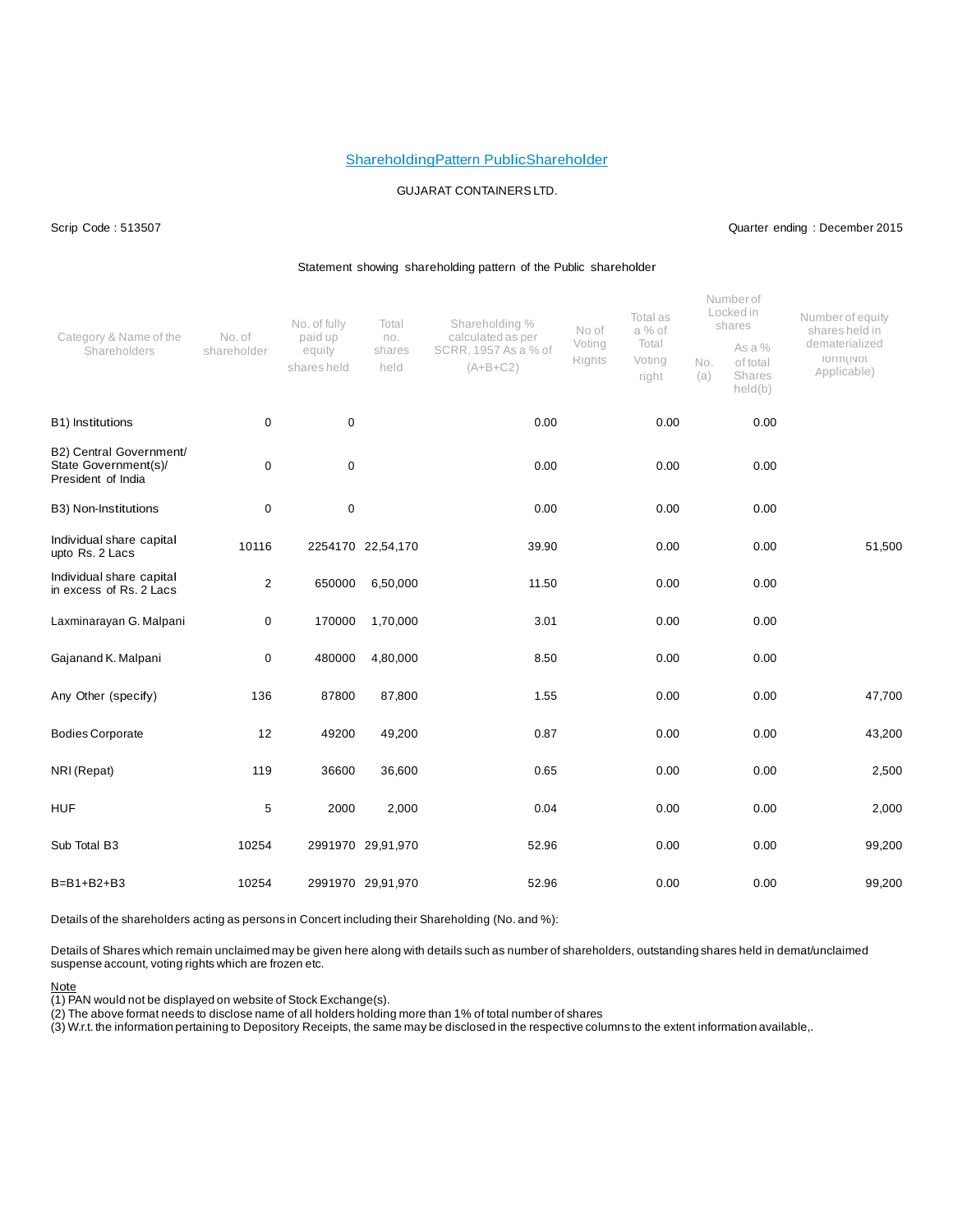# Shareholding Pattern Non Promoter-Non Public

# GUJARAT CONTAINERSLTD.

Scrip Code : 513507 Quarter ending : December 2015

#### Statement showing shareholding pattern of the Non Promoter- Non Public shareholder

| Category &<br>Name of the<br>Shareholders(I) | No. of<br>shareholder(III) | No. of fully paid<br>up equity shares<br>held(IV) | Total no.<br>shares<br>$held(VII =$<br>$ V+V+V $ | Shareholding % calculated as<br>per SCRR, 1957 As a % of<br>(A+B+C2)(VIII) | No | Number of<br>Locked in<br>shares(XII)<br>As a %<br>of total<br><b>Shares</b><br>held | Number of equity shares<br>held in dematerialized<br>form(XIV)(Not Applicable) |
|----------------------------------------------|----------------------------|---------------------------------------------------|--------------------------------------------------|----------------------------------------------------------------------------|----|--------------------------------------------------------------------------------------|--------------------------------------------------------------------------------|
| C1) Custodian/DR<br>Holder                   |                            |                                                   |                                                  | 0.00                                                                       |    | 0.00                                                                                 |                                                                                |
| C2) Employee<br>Benefit Trust                |                            |                                                   |                                                  | 0.00                                                                       |    | 0.00                                                                                 |                                                                                |

Note

(1) PAN would not be displayed on website of Stock Exchange(s).

(2) The above format needs to disclose name of all holders holding more than 1% of total number of shares

(3) W.r.t. the information pertaining to Depository Receipts, the same may be disclosed in the respective columns to the extent information available,.